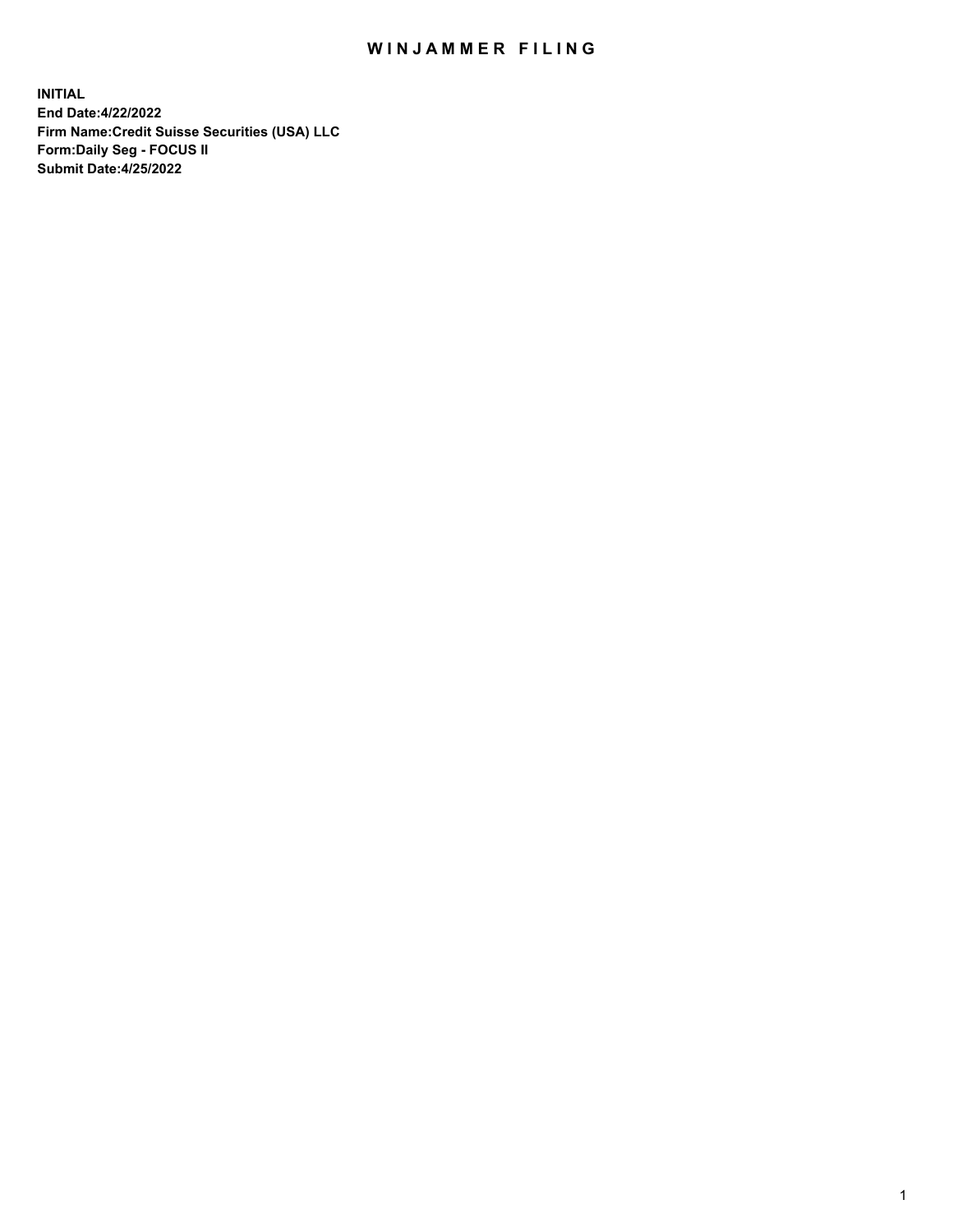**INITIAL**

## **End Date:4/22/2022 Firm Name:Credit Suisse Securities (USA) LLC Form:Daily Seg - FOCUS II Submit Date:4/25/2022**

## **Daily Segregation - Cover Page**

| Name of Company                                                                                                                                                                                                                                                                                                                | <b>Credit Suisse Securities (USA)</b><br><b>LLC</b>                   |
|--------------------------------------------------------------------------------------------------------------------------------------------------------------------------------------------------------------------------------------------------------------------------------------------------------------------------------|-----------------------------------------------------------------------|
| <b>Contact Name</b>                                                                                                                                                                                                                                                                                                            | <b>Alexander Baptiste</b>                                             |
| <b>Contact Phone Number</b>                                                                                                                                                                                                                                                                                                    | 919-994-6223                                                          |
| <b>Contact Email Address</b>                                                                                                                                                                                                                                                                                                   | alexander.baptiste@credit-suiss<br>e.com                              |
| FCM's Customer Segregated Funds Residual Interest Target (choose one):<br>a. Minimum dollar amount: : or<br>b. Minimum percentage of customer segregated funds required:% ; or<br>c. Dollar amount range between: and; or<br>d. Percentage range of customer segregated funds required between:% and%.                         | $\frac{0}{\frac{5}{0}}$<br>0 <sub>0</sub>                             |
| FCM's Customer Secured Amount Funds Residual Interest Target (choose one):<br>a. Minimum dollar amount: ; or<br>b. Minimum percentage of customer secured funds required:%; or<br>c. Dollar amount range between: and; or<br>d. Percentage range of customer secured funds required between:% and%.                            | $\frac{0}{5}$<br>$\underline{0}$<br>$\underline{0}$<br>0 <sub>0</sub> |
| FCM's Cleared Swaps Customer Collateral Residual Interest Target (choose one):<br>a. Minimum dollar amount: ; or<br>b. Minimum percentage of cleared swaps customer collateral required:% ; or<br>c. Dollar amount range between: and; or<br>d. Percentage range of cleared swaps customer collateral required between:% and%. | $\frac{0}{5}$<br>0 <sub>0</sub><br>0 <sub>0</sub>                     |

Attach supporting documents CH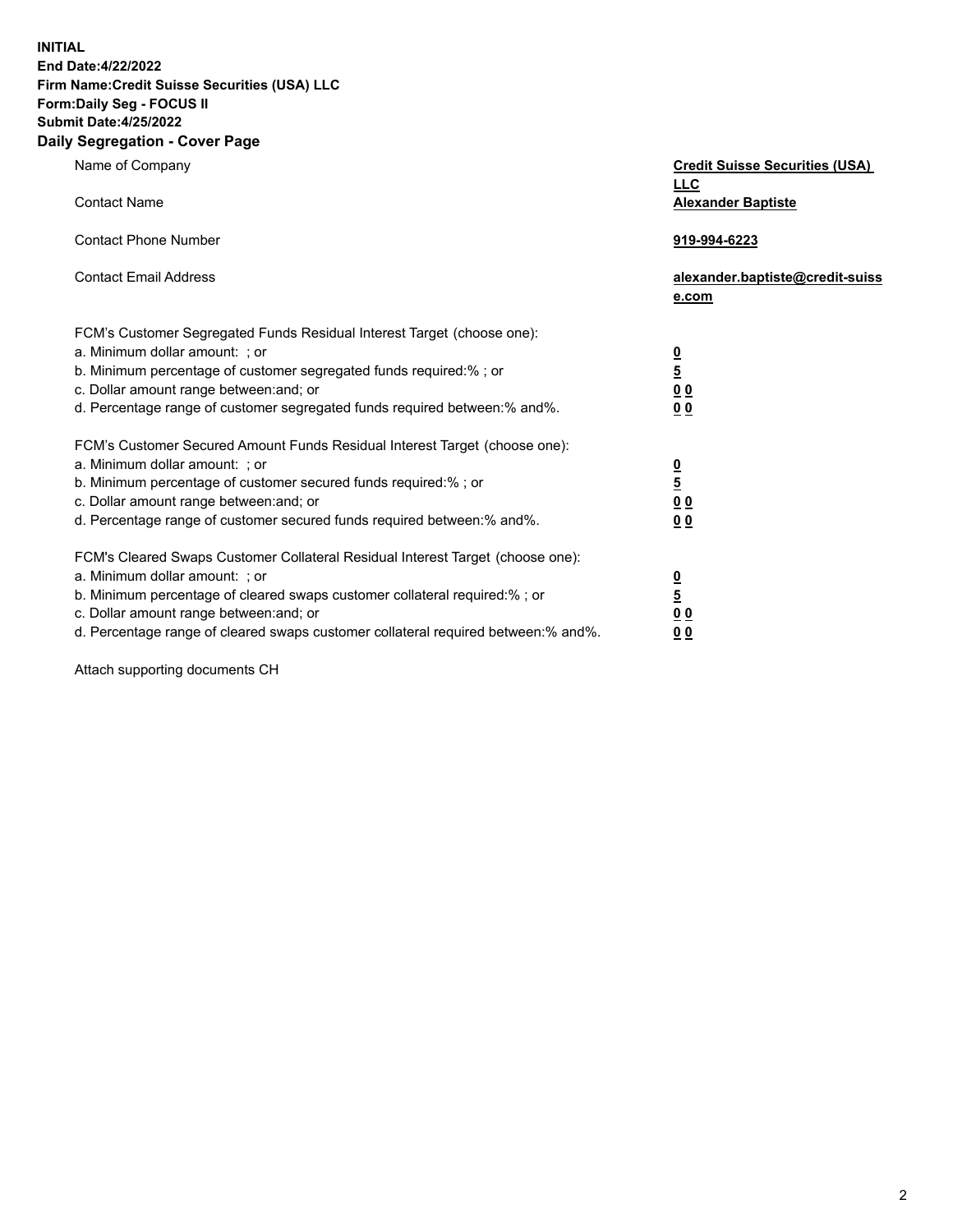**INITIAL End Date:4/22/2022 Firm Name:Credit Suisse Securities (USA) LLC Form:Daily Seg - FOCUS II Submit Date:4/25/2022**

## **Daily Segregation - Secured Amounts**

|     | Foreign Futures and Foreign Options Secured Amounts                                         |                                                     |
|-----|---------------------------------------------------------------------------------------------|-----------------------------------------------------|
|     | Amount required to be set aside pursuant to law, rule or regulation of a foreign            | $0$ [7305]                                          |
|     | government or a rule of a self-regulatory organization authorized thereunder                |                                                     |
| 1.  | Net ledger balance - Foreign Futures and Foreign Option Trading - All Customers             |                                                     |
|     | A. Cash                                                                                     | 2,999,117,749 [7315]                                |
|     | B. Securities (at market)                                                                   | 26,180,432 [7317]                                   |
| 2.  | Net unrealized profit (loss) in open futures contracts traded on a foreign board of trade   | -1,803,249,966 [7325]                               |
| 3.  | Exchange traded options                                                                     |                                                     |
|     | a. Market value of open option contracts purchased on a foreign board of trade              | 126 [7335]                                          |
|     | b. Market value of open contracts granted (sold) on a foreign board of trade                | $0$ [7337]                                          |
| 4.  | Net equity (deficit) (add lines 1. 2. and 3.)                                               | 1,222,048,341 [7345]                                |
| 5.  | Account liquidating to a deficit and account with a debit balances - gross amount           | 142,686,002 [7351]                                  |
|     | Less: amount offset by customer owned securities                                            | -142,648,802 [7352] 37,200 [7354]                   |
| 6.  | Amount required to be set aside as the secured amount - Net Liquidating Equity              | 1,222,085,541 [7355]                                |
|     | Method (add lines 4 and 5)                                                                  |                                                     |
| 7.  | Greater of amount required to be set aside pursuant to foreign jurisdiction (above) or line | 1,222,085,540 [7360]                                |
|     | 6.                                                                                          |                                                     |
|     | FUNDS DEPOSITED IN SEPARATE REGULATION 30.7 ACCOUNTS                                        |                                                     |
| 1.  | Cash in banks                                                                               |                                                     |
|     | A. Banks located in the United States                                                       | 21,866,016 [7500]                                   |
|     | B. Other banks qualified under Regulation 30.7                                              | 203,051,972 [7520] 224,917,988                      |
|     |                                                                                             | [7530]                                              |
| 2.  | Securities                                                                                  |                                                     |
|     | A. In safekeeping with banks located in the United States                                   | 26,180,432 [7540]                                   |
|     | B. In safekeeping with other banks qualified under Regulation 30.7                          | 0 [7560] 26,180,432 [7570]                          |
| 3.  | Equities with registered futures commission merchants                                       |                                                     |
|     | A. Cash                                                                                     | $0$ [7580]                                          |
|     | <b>B.</b> Securities                                                                        | $0$ [7590]                                          |
|     | C. Unrealized gain (loss) on open futures contracts                                         | $0$ [7600]                                          |
|     | D. Value of long option contracts                                                           | $0$ [7610]                                          |
|     | E. Value of short option contracts                                                          | 0 [7615] 0 [7620]                                   |
| 4.  | Amounts held by clearing organizations of foreign boards of trade                           |                                                     |
|     | A. Cash                                                                                     | $0$ [7640]                                          |
|     | <b>B.</b> Securities                                                                        | $0$ [7650]                                          |
|     | C. Amount due to (from) clearing organization - daily variation                             | $0$ [7660]                                          |
|     | D. Value of long option contracts                                                           | $0$ [7670]                                          |
|     | E. Value of short option contracts                                                          | 0 [7675] 0 [7680]                                   |
| 5.  | Amounts held by members of foreign boards of trade                                          |                                                     |
|     | A. Cash                                                                                     | 3,113,075,776 [7700]                                |
|     | <b>B.</b> Securities                                                                        | $0$ [7710]                                          |
|     | C. Unrealized gain (loss) on open futures contracts                                         | -1,891,325,353 [7720]                               |
|     | D. Value of long option contracts                                                           | 126 [7730]                                          |
|     | E. Value of short option contracts                                                          | 0 <sup>[7735]</sup> 1.221,750,549 <sup>[7740]</sup> |
| 6.  | Amounts with other depositories designated by a foreign board of trade                      | $0$ [7760]                                          |
| 7.  | Segregated funds on hand                                                                    | $0$ [7765]                                          |
| 8.  | Total funds in separate section 30.7 accounts                                               | 1,472,848,969 [7770]                                |
| 9.  | Excess (deficiency) Set Aside for Secured Amount (subtract line 7 Secured Statement         | 250,763,429 [7380]                                  |
|     | Page 1 from Line 8)                                                                         |                                                     |
| 10. | Management Target Amount for Excess funds in separate section 30.7 accounts                 | 61,104,277 [7780]                                   |

11. Excess (deficiency) funds in separate 30.7 accounts over (under) Management Target **189,659,152** [7785]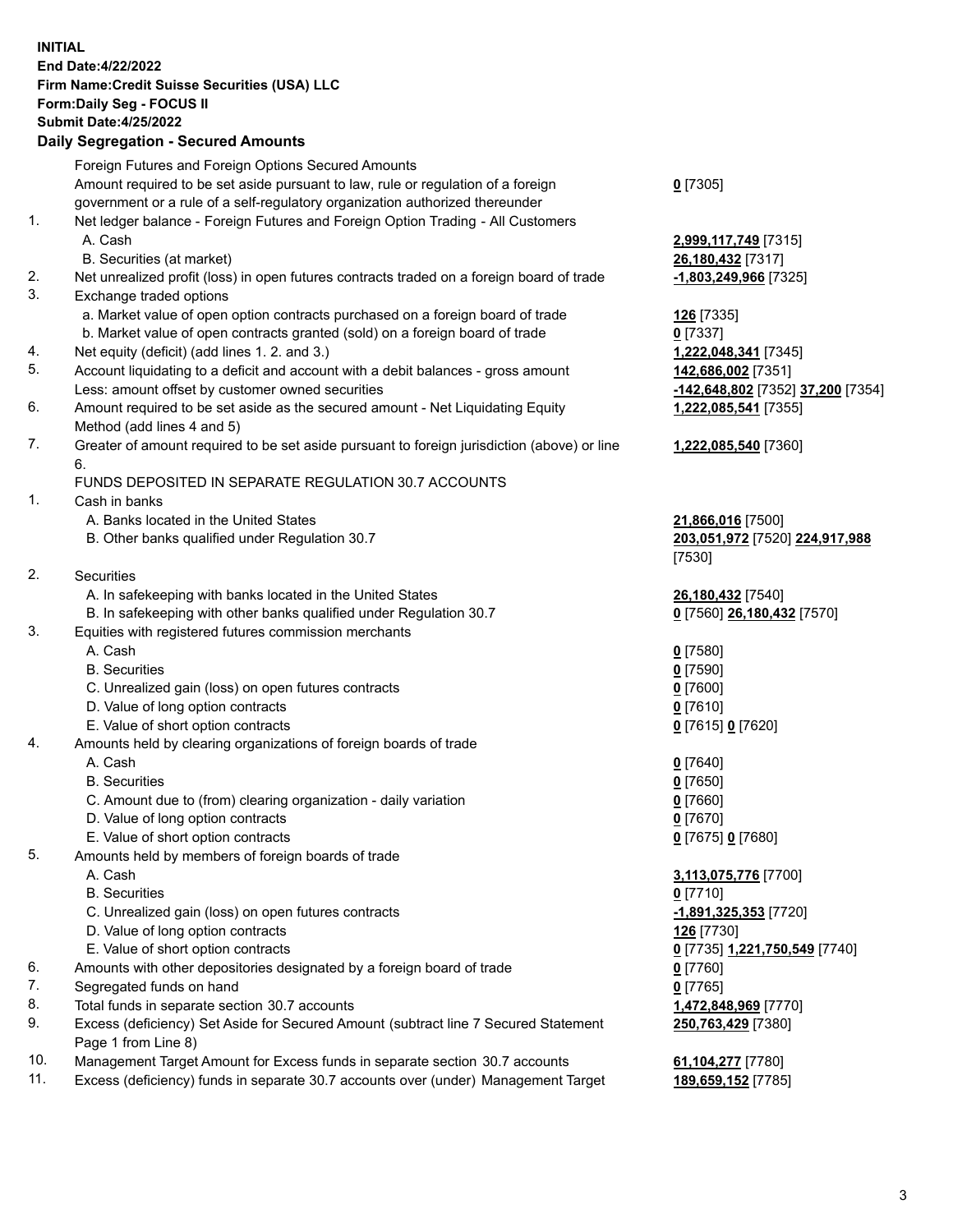|     | <b>INITIAL</b>                                                                                 |                                                   |
|-----|------------------------------------------------------------------------------------------------|---------------------------------------------------|
|     | End Date: 4/22/2022                                                                            |                                                   |
|     | Firm Name: Credit Suisse Securities (USA) LLC                                                  |                                                   |
|     | Form: Daily Seg - FOCUS II                                                                     |                                                   |
|     | <b>Submit Date: 4/25/2022</b>                                                                  |                                                   |
|     | Daily Segregation - Segregation Statement                                                      |                                                   |
|     | SEGREGATION REQUIREMENTS(Section 4d(2) of the CEAct)                                           |                                                   |
| 1.  | Net ledger balance                                                                             |                                                   |
|     | A. Cash                                                                                        | 743,378,133 [7010]                                |
|     | B. Securities (at market)                                                                      | 338,635,017 [7020]                                |
| 2.  | Net unrealized profit (loss) in open futures contracts traded on a contract market             | -281,079,760 [7030]                               |
| 3.  | Exchange traded options                                                                        |                                                   |
|     | A. Add market value of open option contracts purchased on a contract market                    | 54,844,210 [7032]                                 |
|     | B. Deduct market value of open option contracts granted (sold) on a contract market            | -59,283,263 [7033]                                |
| 4.  | Net equity (deficit) (add lines 1, 2 and 3)                                                    | 796,494,337 [7040]                                |
| 5.  | Accounts liquidating to a deficit and accounts with                                            |                                                   |
|     | debit balances - gross amount                                                                  | 28,757,865 [7045]                                 |
|     | Less: amount offset by customer securities                                                     | <mark>-28,756,994</mark> [7047] <b>871</b> [7050] |
| 6.  | Amount required to be segregated (add lines 4 and 5)                                           | 796,495,208 [7060]                                |
|     | FUNDS IN SEGREGATED ACCOUNTS                                                                   |                                                   |
| 7.  | Deposited in segregated funds bank accounts                                                    |                                                   |
|     | A. Cash                                                                                        | 152,443,847 [7070]                                |
|     | B. Securities representing investments of customers' funds (at market)                         | $0$ [7080]                                        |
|     | C. Securities held for particular customers or option customers in lieu of cash (at            | 319,576,573 [7090]                                |
|     | market)                                                                                        |                                                   |
| 8.  | Margins on deposit with derivatives clearing organizations of contract markets                 |                                                   |
|     | A. Cash                                                                                        | 555,942,391 [7100]                                |
|     | B. Securities representing investments of customers' funds (at market)                         | $0$ [7110]                                        |
|     | C. Securities held for particular customers or option customers in lieu of cash (at<br>market) | 19,058,444 [7120]                                 |
| 9.  | Net settlement from (to) derivatives clearing organizations of contract markets                | -11,415,650 [7130]                                |
| 10. | Exchange traded options                                                                        |                                                   |
|     | A. Value of open long option contracts                                                         | 54,844,210 [7132]                                 |
|     | B. Value of open short option contracts                                                        | -59,283,263 [7133]                                |
| 11. | Net equities with other FCMs                                                                   |                                                   |
|     | A. Net liquidating equity                                                                      | 163,875 [7140]                                    |
|     | B. Securities representing investments of customers' funds (at market)                         | $0$ [7160]                                        |
|     | C. Securities held for particular customers or option customers in lieu of cash (at            | $0$ [7170]                                        |
|     | market)                                                                                        |                                                   |
| 12. | Segregated funds on hand                                                                       | $0$ [7150]                                        |
| 13. | Total amount in segregation (add lines 7 through 12)                                           | 1,031,330,427 [7180]                              |
| 14. | Excess (deficiency) funds in segregation (subtract line 6 from line 13)                        | 234,835,219 [7190]                                |
| 15. | Management Target Amount for Excess funds in segregation                                       | 39,824,760 [7194]                                 |
| 16. | Excess (deficiency) funds in segregation over (under) Management Target Amount                 | 195,010,459 [7198]                                |

16. Excess (deficiency) funds in segregation over (under) Management Target Amount Excess